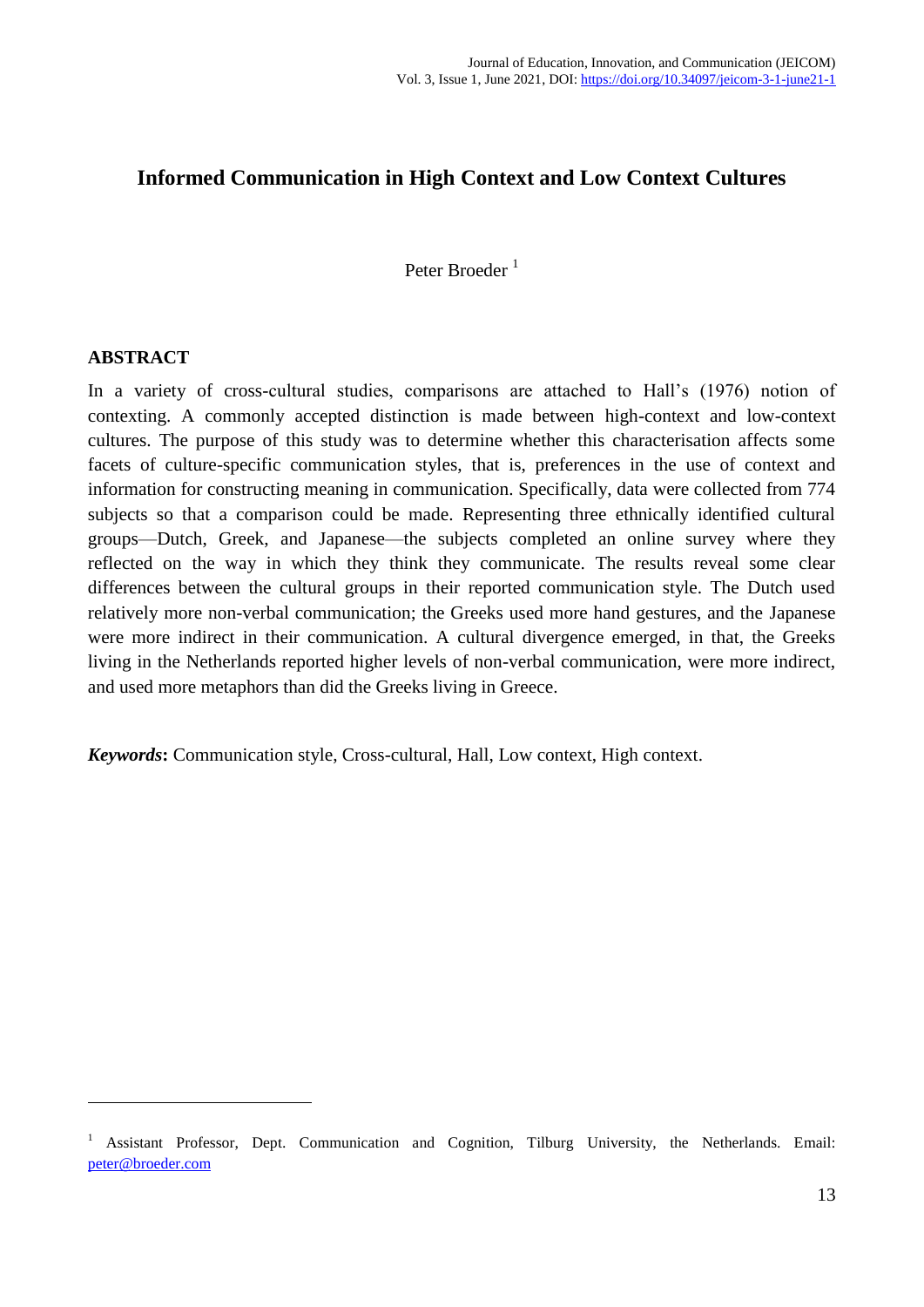## **1 INTRODUCTION**

The fast-growing globalization implies more intercultural contacts. This makes awareness of cultural differences more important for successful communication. It is a reasonable conjecture that the new reality of globalization has affected culture-specific communication styles. In cross-cultural studies, Hall's (1976) contexting theory is quite influential, and quite often more or less successfully applied (McSweeney, 2015). The idea is that the use of context to infuse information and meaning into communication varies across cultures. Therefore, cultures can be characterised as primarily low- or high-context cultures. The basic research aim of this study is to find out whether and to what extent Hall's context model distinguishes the communication styles of ethnically defined cultural groups. More specifically, do members of low-/high-context cultures differ in the way they use context in conveying information through communication. The paper is structured as follows. First, the important points of Hall's (1976) context theory are clarified and some limitations are pointed out. Then a detailed account is given of the method of an empirical investigation into cross-cultural communication styles. To this end, the findings are given of an online survey with participants representing a high-context culture (Japan), a medium-context culture (Greece) or a low-context culture (the Netherlands). The paper ends by offering some suggestions for further research.

## **2 THEORETICAL FRAMEWORK**

In Hall's (1976) cross-cultural contexting theory, the message in the communication environment of a high context culture is "one in which most of the information is either in the physical context or internalized in the person, while very little is in the coded, explicit, transmitted part of the message" (Hall, 1976, p. 91). Asian cultures usually prefer high context messages. Establishing the message's meaning is the minor (needed) activation of the context that consists of pre-programmed, culturespecific cues. The members of these cultural groups are used to implicit and indirect messages with visual associations. In contrast, in the communication environment of a low context culture, "the mass of the information is vested in the explicit code" (Hall, 1976, p. 91). The members of these cultural groups are used to direct and explicit messages (visually and verbally). Western cultures usually prefer low context messages, and information is expressed largely through words. Hall's conceptualising of contexting was instanced by a limited list of countries, composing a continuum from primarily high-context cultures towards primarily low-context cultures. The country classification most commonly used is given in Figure 1.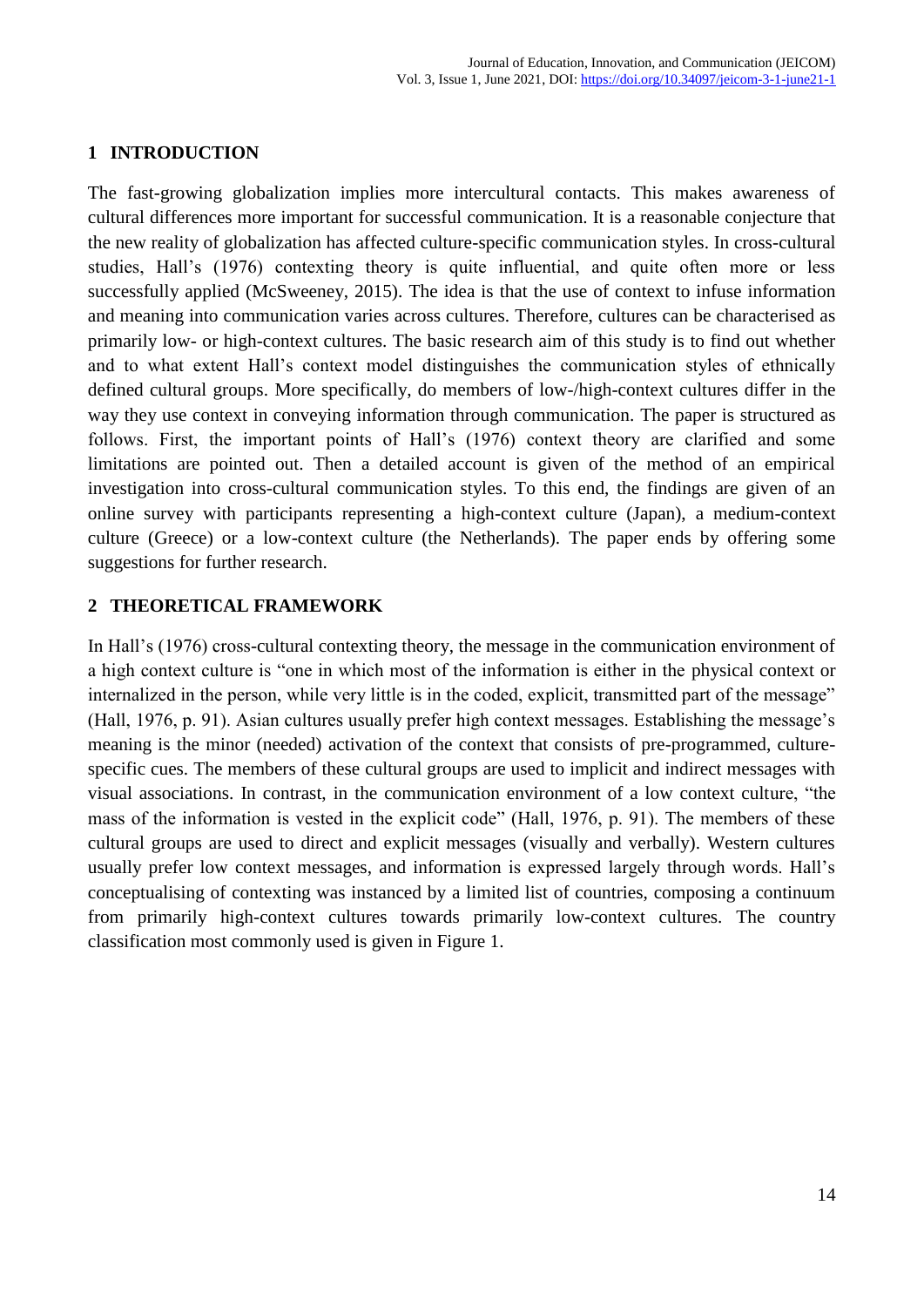#### *High-Context Cultures*

Japan China Arabic Countries **Greece** Spain Italy England France North America Scandinavian Countries German-speaking Countries

#### *Low-Context Cultures*

## **Figure 1: Country Classification based on Corresponding High-/Low-Context Cultures (Initial source: Hall, 1976, Hall & Hall, 1990, updated by several follow-up studies)**

The high-/low-context distinction theory of Hall (1976) has been utilized extensively and more or less successfully applied in a wide variety of cross-cultural investigations. For all that, several reviews and systematic meta-analyses (Hermeking, 2006; Würtz, 2006; Cardon, 2008; Warner-Søderholm, 2013; Usunier and Roulin, 2010; Kittler, Rygl, and Mackinnon, 2011; Alexander, 2019; Heimgärtner, 2019; Yama and Zakaria, 2019) noted several limitations. Some of them are as follows:

- Hall (1976) and follow-up provided only anecdotical evidence for the context model and the ranking of countries, with no explanation of the qualitative method used.
- Empirical cross-cultural (quantitative) examinations of contexting information were very scarce.
- Very few studies attempted to construct valid scales for measuring differences in contexting information use across cultures.
- The high-/low-context characterization of cultures results in a classification of countries (as in Figure 1) and (static) national cultures.
- Blended and often diverging findings illustrate the arbitrariness of the commonly used country classification.

The aim of the present study is to address some of these limitations. It is a quantitative empirical investigation of Hall's (1976) theory focussing on communication styles across cultures. The central research question for this study is whether and to what extent Hall's contexting theory and the cultural country classification attached to it can be supported empirically. In addition, instead of a selection of cultural groups based on country or national culture, cultural groups are distinguished through ethnic self-identification. Derived from Hall's country classification, given in Figure 1, a comparison is made of at the one end, the Japanese group as the most typically high context culture and, at the other end, the Dutch group (more comparable with German-speaking Countries) as the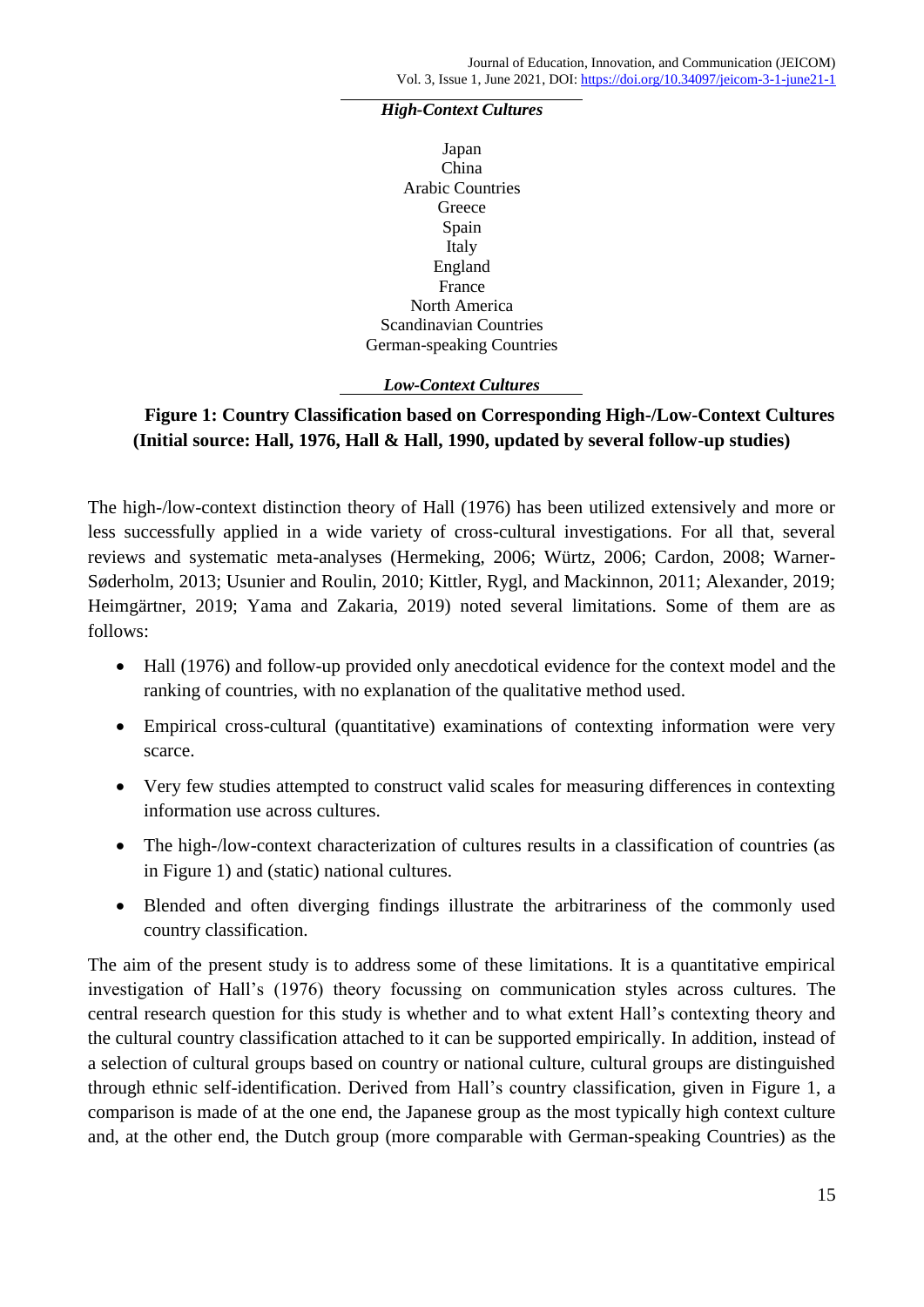most typically low-context culture. In addition, the Greek group is included in the comparison as a middle-context culture.

Hall's cultural paradigm is related to Hofstede's (2001) model of national culture (among others, replicated by Minkow & Kaasa, 2020). Specifically, the cultural dimension individualism– collectivism coincides with the low-/high-context distinction. In collectivistic (high-context) cultures, information is exchanged more implicitly, more visual, and with much non-verbal coding between groups, with less need for explicit communication than in individualistic (low-context) cultures. According to Hofstede (2020), the Netherlands has a highly individualistic culture (score 80 on a 0-100 scale). Japan has a moderately collectivistic culture (score 46). Greece has a highly collectivistic culture (scores 35). On the basis of combining the theories of Hall and Hofstede, the following hypothesis is formulated:

Hypothesis 1: Communication style is influenced by the use of context of a message, differentiated by culturally specific individualism/collectivism.

## **3 METHOD**

### **3.1 Sample**

Data were collected through an online survey with convenient sampling. The questionnaire was in English. In total, the sample consisted of 774 participants, 425 participants were from the Netherlands, 203 participants from Japan, and 146 participants from Greece. Table 1 shows the country-of-birth and the country-of-living of the sample. Their cultural background was checked with the following self-identification question: "To what ethnic group do you belong?".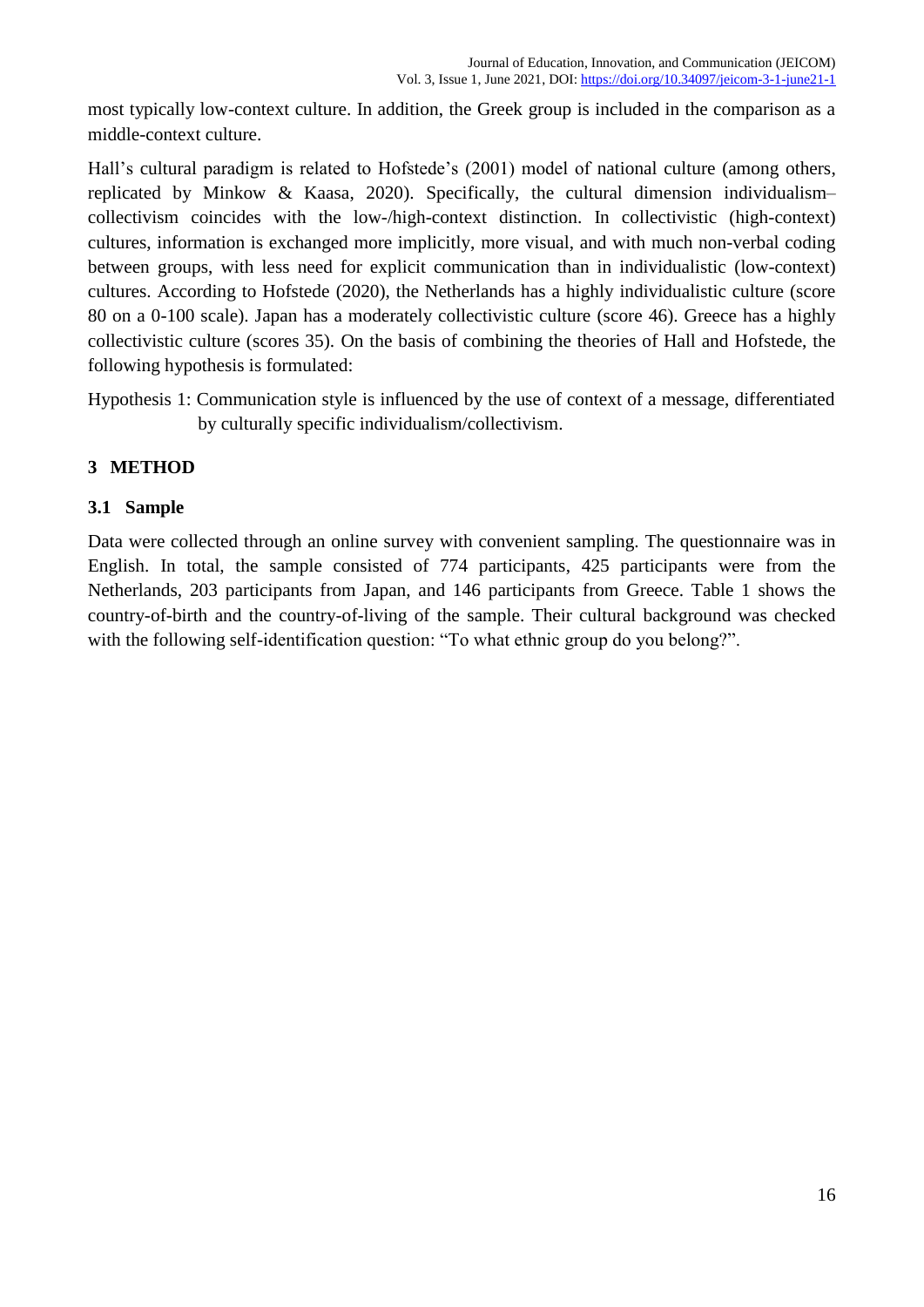| Ethnic group      | Dutch              |                          | Japanese    | Greek       |             |          |
|-------------------|--------------------|--------------------------|-------------|-------------|-------------|----------|
|                   | $(N = 425)$        |                          | $(N = 203)$ | $(N = 146)$ |             |          |
|                   | <b>Netherlands</b> | Other                    | Japan       | Other       | Greece      | Other    |
| Country-of-birth  | 425 (100%)         | $\overline{\phantom{a}}$ | 197 (97%)   | 6(3%)       | $137(94\%)$ | 9(6%)    |
| Country-of-living | 425 (100%)         | $\overline{\phantom{a}}$ | 157 (77%)   | 46 (23%)    | 84 (58%)    | 62 (42%) |

**Table 1: Country of Birth and Living per Ethnic Group**

The sample consisted of 264 men and 510 women. The mean age was 27.80 years (Age range: 18- 59 years). The education level was mostly middle/higher education or higher. More specific demographic information of the sample is given in Table 2.

| n Benograpine miorinavon per Banne Sroap |             |           |             |  |             |  |  |  |  |
|------------------------------------------|-------------|-----------|-------------|--|-------------|--|--|--|--|
| Ethnic group                             | Dutch       |           | Japanese    |  | Greek       |  |  |  |  |
|                                          | $(N = 425)$ |           | $(N = 203)$ |  | $(N = 146)$ |  |  |  |  |
| Gender                                   |             |           |             |  |             |  |  |  |  |
| Male                                     |             | 102 (24%) | 101(50%)    |  | 61(42%)     |  |  |  |  |
| Female                                   |             | 323 (76%) | 102(50%)    |  | 85 (58%)    |  |  |  |  |
| Age                                      |             |           |             |  |             |  |  |  |  |
| $18 - 29$                                |             | 333 (78%) | 154 (76%)   |  | 69 (47%)    |  |  |  |  |
| $30 - 39$                                |             | 10(3%)    | 30(15%)     |  | 51 (35%)    |  |  |  |  |
| $40 - 60$                                |             | 82 (19%)  | 19 (9%)     |  | 26 (18%)    |  |  |  |  |
| Education                                |             |           |             |  |             |  |  |  |  |
| High school                              |             | 56 (13%)  | 29 (14%)    |  | 17(12%)     |  |  |  |  |
| Middle/Higher education                  |             | 181 (43%) | 15(7%)      |  | $15(10\%)$  |  |  |  |  |
| University                               |             | 188 (44%) | 159 (78%)   |  | 114 (78%)   |  |  |  |  |

### **Table 2: Demographic Information per Ethnic Group**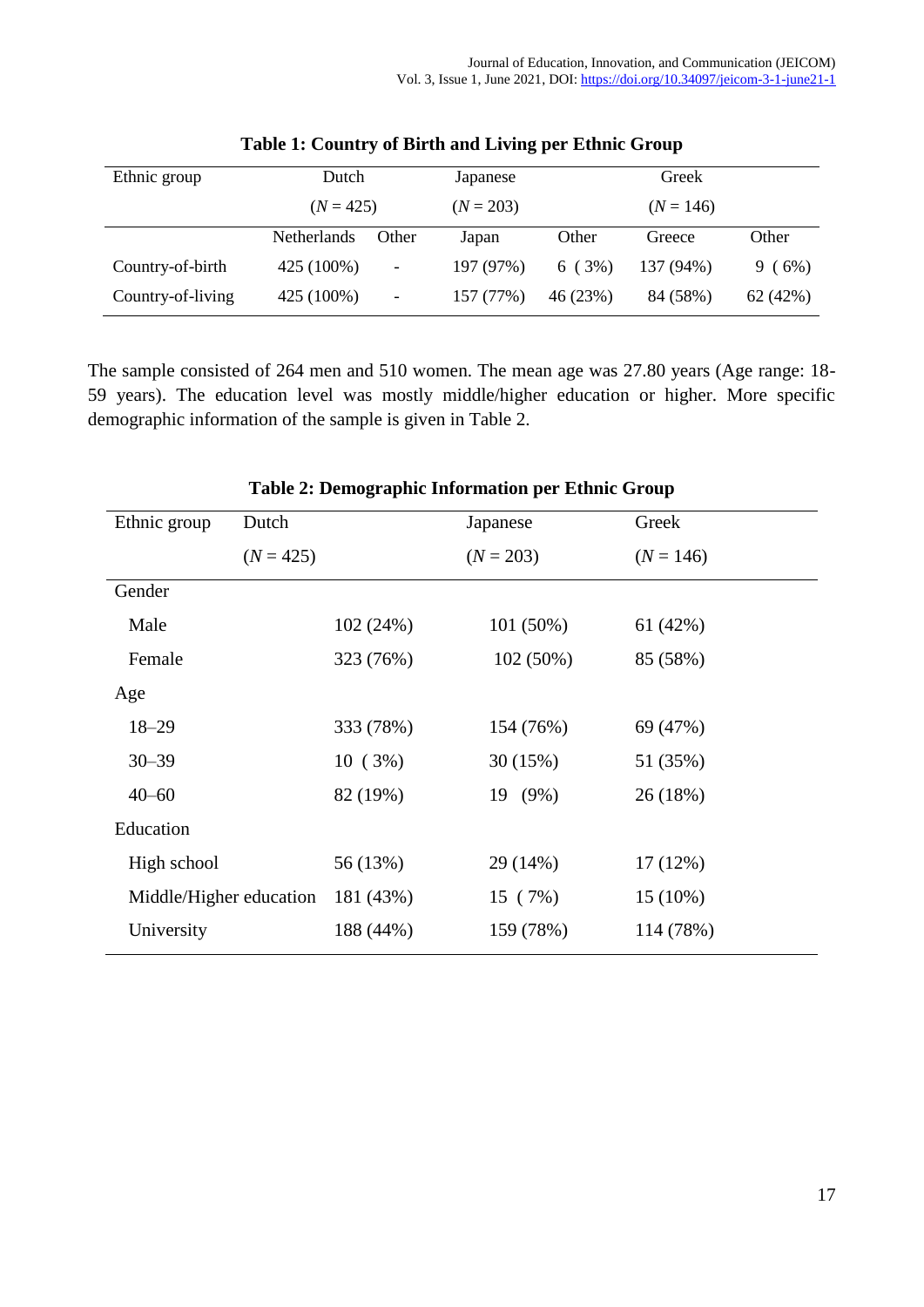## **3.2 Questionnaire**

The respondents participated in the study through an online questionnaire link provided. First, they gave their informed consent and some demographic information. Then they were asked to reflect on their communication style and information preferences through the following five statements (Answers were given on a 5-point scale, "Completely (dis)agree"):

- Non-verbal communication: "I generally use a lot of non-verbal communication when I communicate".
- Hand gestures: "I generally use a lot of hand gestures when I talk to someone".
- Indirect communication: "I generally try to convey information as directly as possible".
- Metaphors: "I generally use many metaphors when I talk to someone".
- Visual preference: "In general, I prefer visual information instead of textual information".

A statistical reliability analysis showed that the five items could not be integrated into a whole scale for measuring communication style. The internal consistency was poor with Cronbach's  $\alpha = .414$ . Removing separate items did not imply an improvement. Therefore, these faces of communication style were analysed separately.

## **4 RESULTS**

A one-way between-groups MANOVA was performed to investigate differences in communication style. The dependent variables were: non-verbal communication, use of hand gestures, indirect communication, use of metaphors, and visual preference. The independent variable was the cultural group. Age was entered as a co-variate. There was a statistically significant difference between the three groups on the combined dependent variables,  $F(10, 1534) = 12.971$ ,  $p < .001$ ; Pillai's Trace = .156, partial eta squared = .08. However, separate univariate tests on the outcome variables, using a Bonferroni adjusted alpha level of .017, revealed non-significant culture effects on the preference for visual information (instead of textual information),  $F(2, 773) = 0.455$   $p < .635$ . These differences were unravelled further through an inspection of the mean scores. The results of these analyses are now discussed for each facet of cultural contexting separately. The error bars in Figures 2–6 display 95% confidence intervals. The degree to which the end-to-end of the error-bars touch or moderately overlap shows the significant differences between the groups (cf. Cumming & Finch, 2005).

First, the means for the use of a lot of non-verbal communication per ethnic group are plotted in Figure 2. The Dutch group reported significantly higher levels of non-verbal communication (*MDut*  $= 3.81$ , *SD*<sub>*Dut</sub>*  $= 0.83$ ) than the Greek group ( $M_{Gre} = 3.45$ , *SD<sub>Gre</sub>*  $= 0.92$ ) and the Japanese group</sub>  $(M_{Jap} = 3.44, SD_{Jap} = 0.98), F(2, 770) = 15.30, p < .001$ . The latter two groups did not differ significantly in this respect.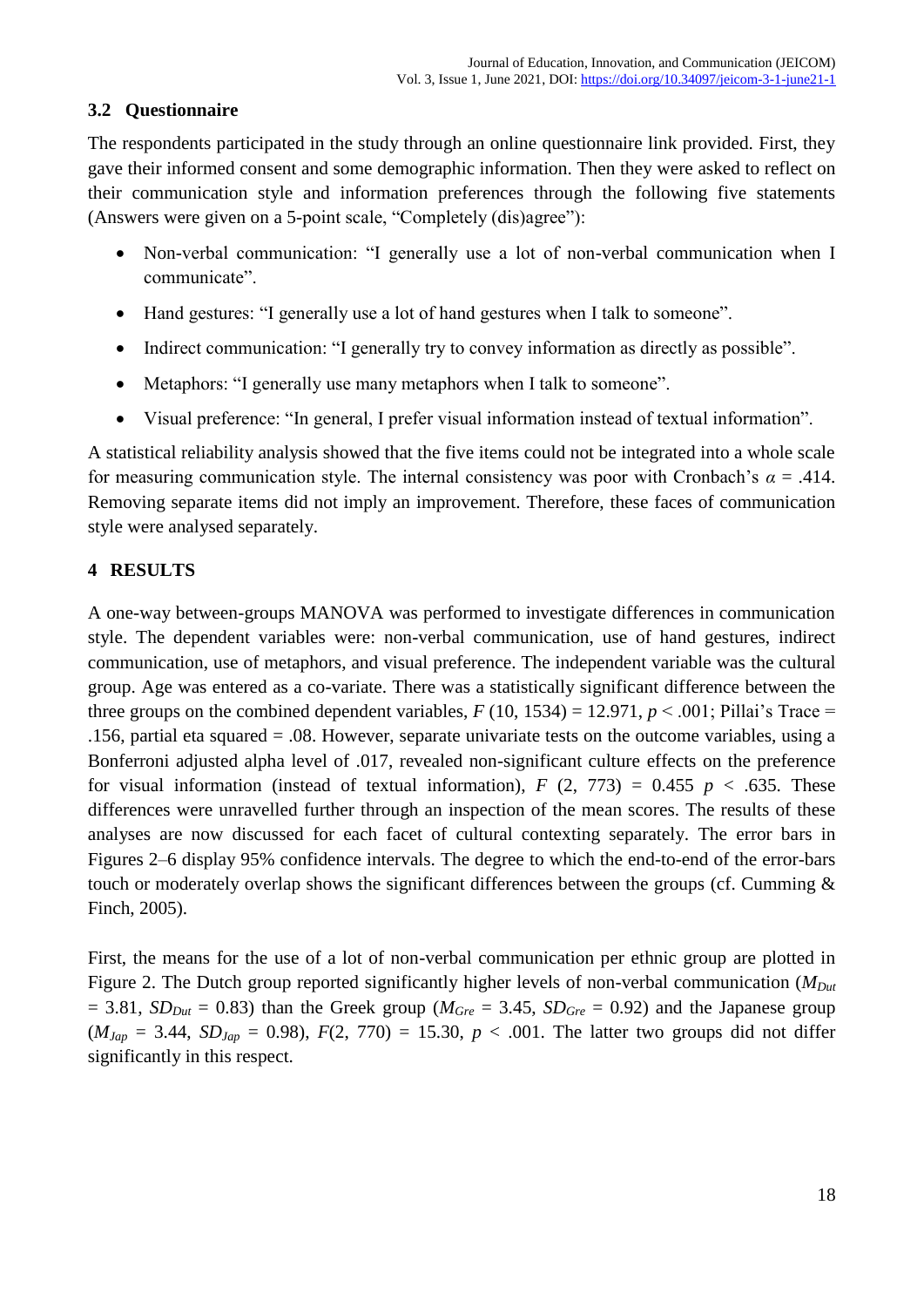

## **Figure 2: Non-Verbal Communication per Ethnic Group (Means on a 5-point-scale, Min. = 1 and Max. = 5, Error Bars: 95% CI)**

In Figure 3, the use of hand gestures when talking to someone is summarized per ethnic group. For the Greek group a higher level of using gestures emerged ( $M_{Gre} = 3.87$ ,  $SD_{Gre} = 0.97$ ) compared to the Dutch group ( $M_{Dut} = 3.53$ ,  $SD_{Dut} = 0.97$ ) and the Japanese group ( $M_{Jap} = 3.41$ ,  $SD_{Jap} = 0.10$ ),  $F(2, 770) = 10.97$ ,  $p < .001$ . The communication style of the latter two groups did not differ significantly in this respect.



**Figure 3: Use of hand gestures per ethnic group (Means on a 5-point-scale, Min. = 1 and Max. = 5, Error bars: 95% CI)**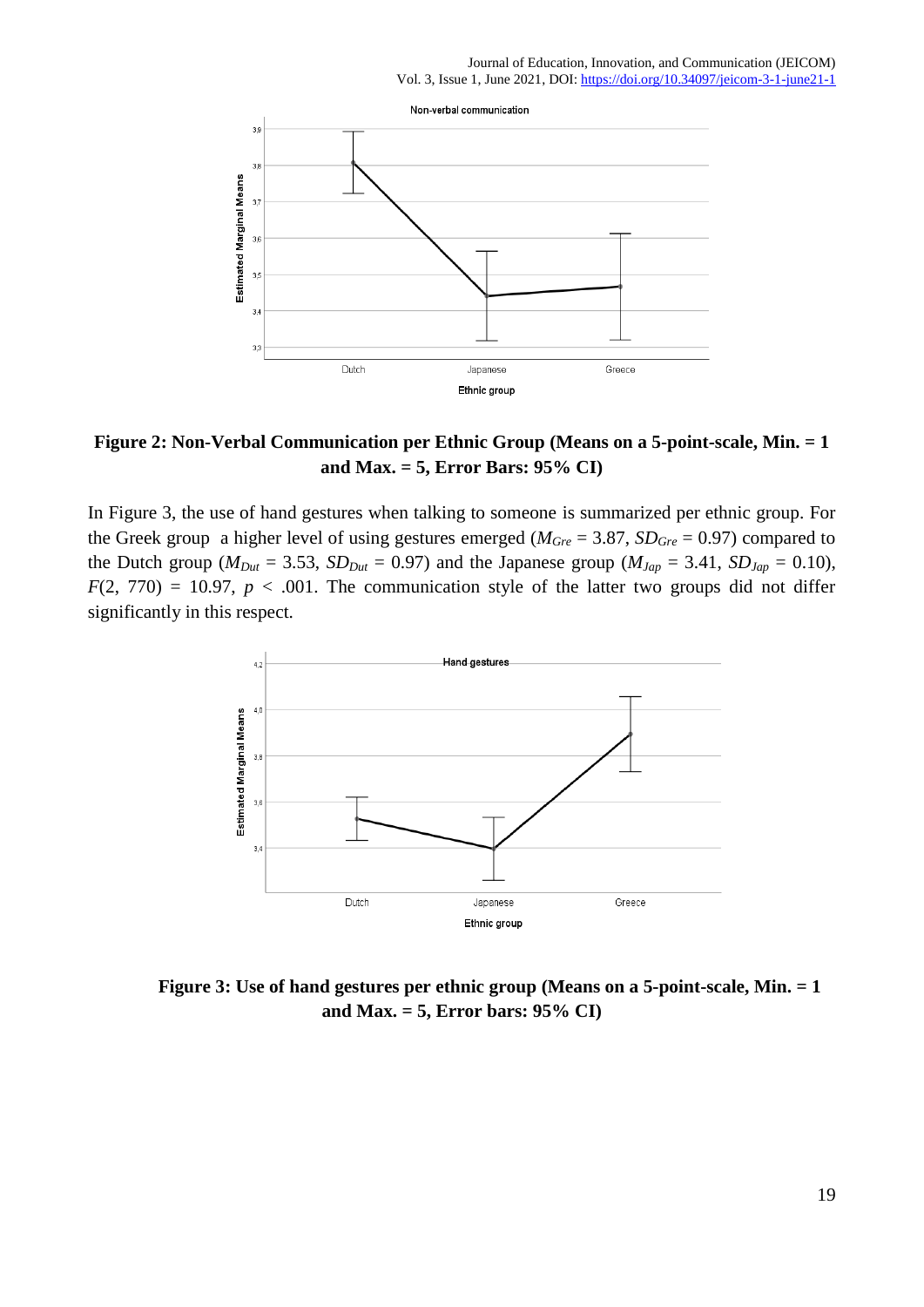The groups also differed in the attempt to convey information as directly as possible. Figure 4 shows the degree of indirect communication. The Japanese group reported the highest level of trying to convey information not directly ( $M_{Jap} = 2.55$ ,  $SD_{Jap} = 0.88$ ) in comparison with the two other groups.  $F(2, 770) = 20.46$ ,  $p < .001$ . The communication style of the Dutch group ( $M_{Out}$  = 2.16,  $SD_{Out} = 0.75$ ) and the Greek group ( $M_{Gre} = 2.09$ ,  $SD_{Gre} = 0.74$ ) did not differ significantly in this respect.



**Figure 4: Indirect Communication per Ethnic Group (Means on a 5-point-scale, Min. = 1 and Max. = 5, Error Bars: 95% CI)**

Figure 5 shows the degree to which the groups reported using metaphors when talking to someone. There was no statistically significant difference between the Japanese group ( $M_{Jap}$  = 3.36,  $SD_{Jap}$  = 0.98) and the Greek group ( $M_{Gre} = 3.24$ ,  $SD_{Gre} = 1.02$ ). Additionally, both groups had higher levels of using metaphors in comparison with the Dutch group. ( $M_{Out} = 3.08$ ,  $SD_{Out} = 1.01$ ),  $F(2, 770) =$ 5.87,  $p = .003$ .



**Figure 5: Use of Metaphors per Ethnic Group (Means on a 5-point-scale, Min. = 1 and Max. = 5, Error Bars: 95% CI).**

The mean preferences for visual information instead of textual information per ethnic group are plotted in Figure 6. No statistically significant differences between the Dutch group ( $M_{Out} = 3.69$ ,  $SD_{Out} = 0.86$ ), the Japanese group ( $M_{Jap} = 3.63$ ,  $SD_{Jap} = 0.96$ ) and the Greek group ( $M_{Gre} = 3.71$ , *SDGre* = 0.96) emerged, *F*(2, 770) = 0.455, *p* = .635.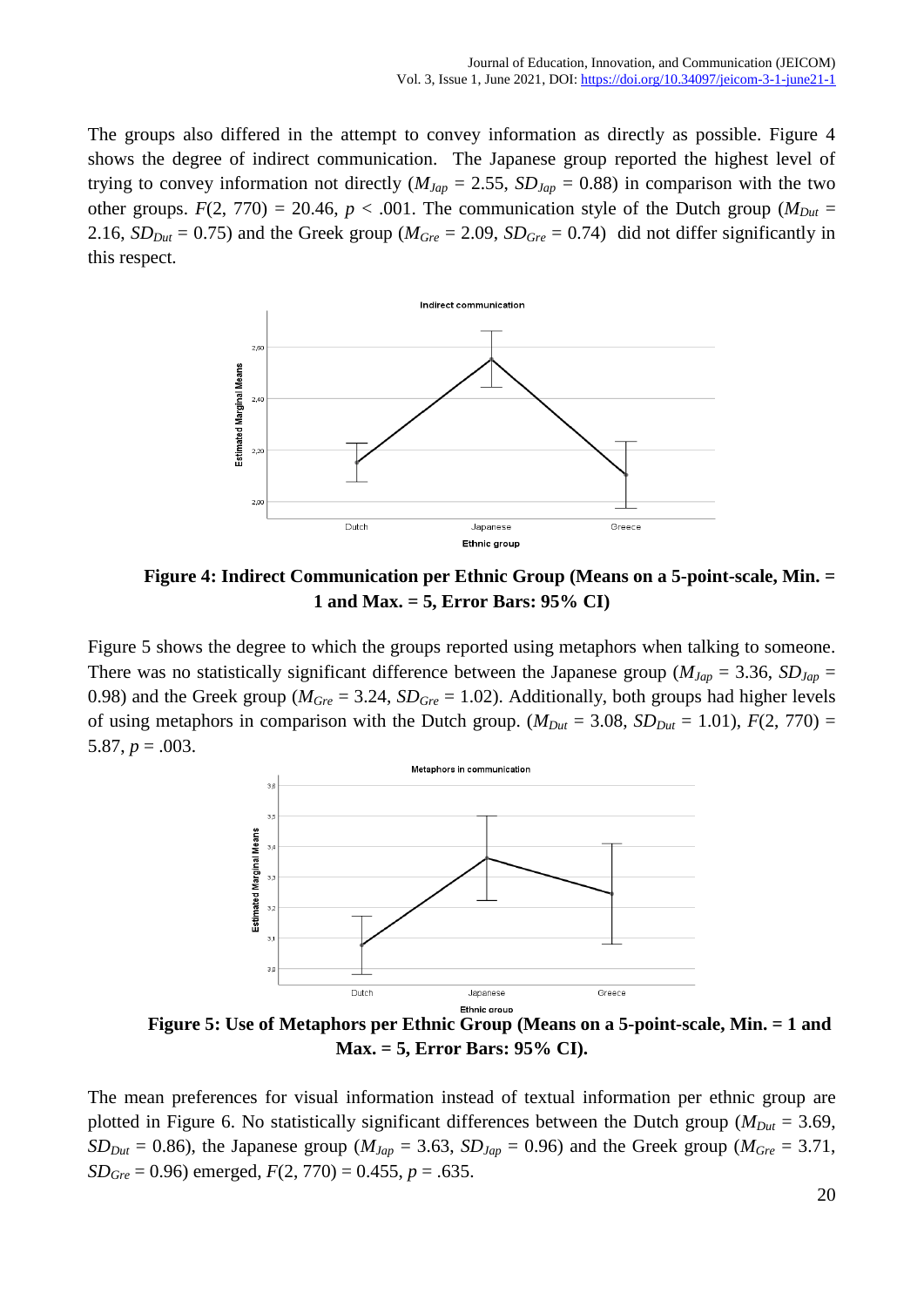

Figure 6: Preference of Visual Information per Ethnic Group (Means on a 5-point-scale, Min.  $= 1$  and Max.  $= 5$ , Error Bars: 95% CI)

As was shown in Table 1, the Dutch participants were all living in the Netherlands. Those Japanese participants not living in Japan, were based in a variety of other countries. In contrast, for the Greek participants an interesting comparison could be made. The Greek group consisted of two clearly distinguishable subgroups: those living in Greece ( $N = 49$ ) and those living in the Netherlands ( $N =$ 84). On average, the Greeks living in the Netherlands reported to use more non-verbal information,  $(M_{GreenOut} = 3.65, SD_{GreenOut} = 0.90)$  than those in living in Greece ( $M_{Green} = 3.25, SD_{Green} = 0.87$ ),  $t(131) = 2.53$ ,  $p = .013$ . This difference represented an effect size of Cohen's  $d = 0.51$ . In addition, the analyses showed that the Greeks in the Netherlands tried to convey information more indirectly  $(M_{GreenOut} = 2.27, SD_{GreenOut} = 0.67)$  than those living in Greece ( $M_{Green} = 2.01, SD_{Green} = 0.72$ ),  $t(131) = 2.01$ ,  $p = .047$  with an effect size of  $d = .54$ . Finally, the Greeks in the Netherlands also used more metaphors when talking to someone ( $M_{GreDut} = 3.47$ ,  $SD_{GreDut} = 0.77$ ) than the Greeks in Greece ( $M_{GreGre} = 3.06$ ,  $SD_{GreGre} = 1.09$ ),  $t(126.374) = 2.54$ ,  $p = .012$  with an effect size of  $d = .46$ . There were no statistically significant differences in the use of hand-gestures and visual preference between the two Greece subgroups

#### **5 CONCLUSION**

This study investigated contexting in communication styles across cultures. Hall's contexting theory, and the cultural (country) classification attached to it, was partly supported empirically for Greece, Japan, and the Netherlands. As assumed, communication style was influenced by the cultural specific use of context of a message. The results revealed some remarkable convergence between cultural groups with respect to their reported communication style. The Dutch group reported using relatively more non-verbal communication; the Greek group reported using more hand gestures, and the Japanese group reported relatively more indirectness. Among the three cultural groups, no significant differences were found in the degree to which metaphors were used when someone was talking to another person, and according to the preference of visual information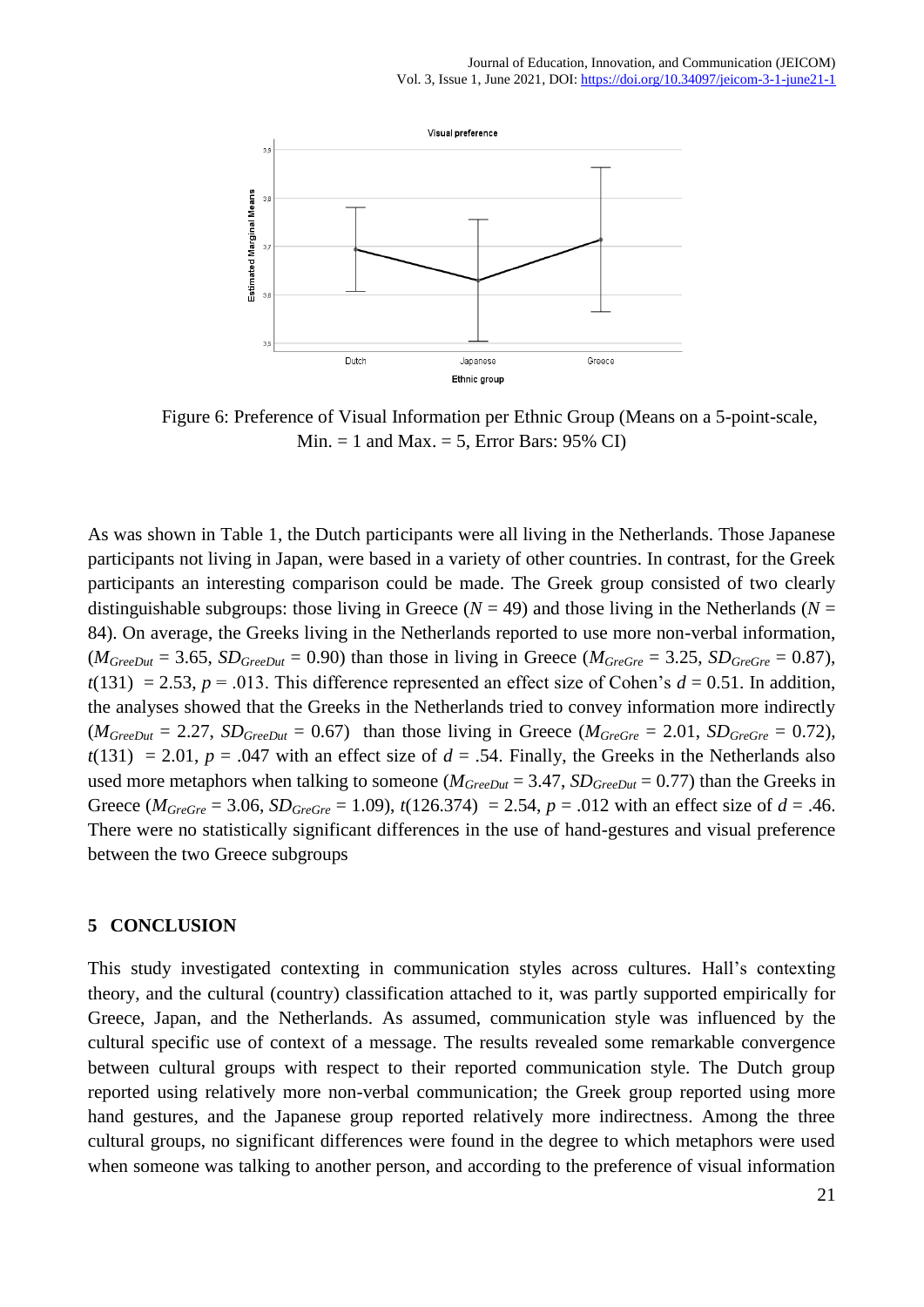above textual information. Additionally, a cultural divergence emerged, in that, the Greeks living in the Netherlands reported higher levels of non-verbal communication, were more indirect, and used more metaphors than did the Greeks living in Greece. For the Dutch and Japanese subgroups, there were not enough data to investigate this living-abroad effect on contexting in communication styles.

### **6 DISCUSSION AND LIMITATIONS**

This study is the first of its kind because of the comparison of ethnically self-identified cultural groups. In almost all prior cross-cultural studies, cultural identification of groups is based on the country of residence or that of birth. In this study, the Dutch, Greeks, and Japanese groups were distinguished by the cultural profiles based on country-of-birth, country-of-living, and selfidentification criteria. This multiple identification has proven to be a highly valid one for defining cultural groups in Asia (Broeder & Stokmans, 2013), Europe (Broeder & Yagmur, 2012), and South-Africa (Plüddemann et al., 2004). Ethnic identification through self-categorisation, touches the heart of the cultural matter (Broeder & Extra, 1999).

This study has limitations that provide scope for further research. First, the questionnaire was drafted in English, which is not the native language of the Dutch, the Greek, or the Japanese participants. Future studies might provide a precise, reliable translation in the native language to ensure the most accurate responses from them. This is an important point of attention in crosscultural investigations (discussed by Harzing, 2005). Second, the empirical observations in this study are self-reports. It concerns individual self-reflection by representatives of the Dutch, Greek, and Japanese groups of their own communication style. So, they did not reflect on the communication style of their own cultural group. This relates to the third limitation, which is the operationalisation of the core-construct contexting in communication that is non-verbal, consisting of hand gestures, directness, metaphoric language use, and of visual information preference. Suggested here is to consider facets of communicative competences developed in the functionallinguistic approach to learning and education. The basic idea is that language always has a function according to the social context in which it is used. Specifically, Broeder & Van Wijk (2020) specified five communicative competences and "school language" skills associated with them, that is, linguistic (with lexical and formulating skills), textual (with reading and writing skills), interactional (with receptive and productive skills), rhetorical (with content and presentation skills), and informational (with organization and search skills).

Finally, enhanced ecological validations (within and between cultures) might provide a more concrete insight in what is actually done in culture-specific communication styles. Suggested here is the synergy of quantitative and qualitative (anecdotal) empirical observations. Although Hall's (1976) context theory is acknowledged and widely used in cross-cultural studies, its distinctions have been criticised as being bipolar, leading to overgeneralisation, or lacking solid empirical evidence (McSweeney, 2015). And indeed, the high/low context distinction might be very protean in its ability to explain patterns in the dynamic reality of cultural localisation and globalisation.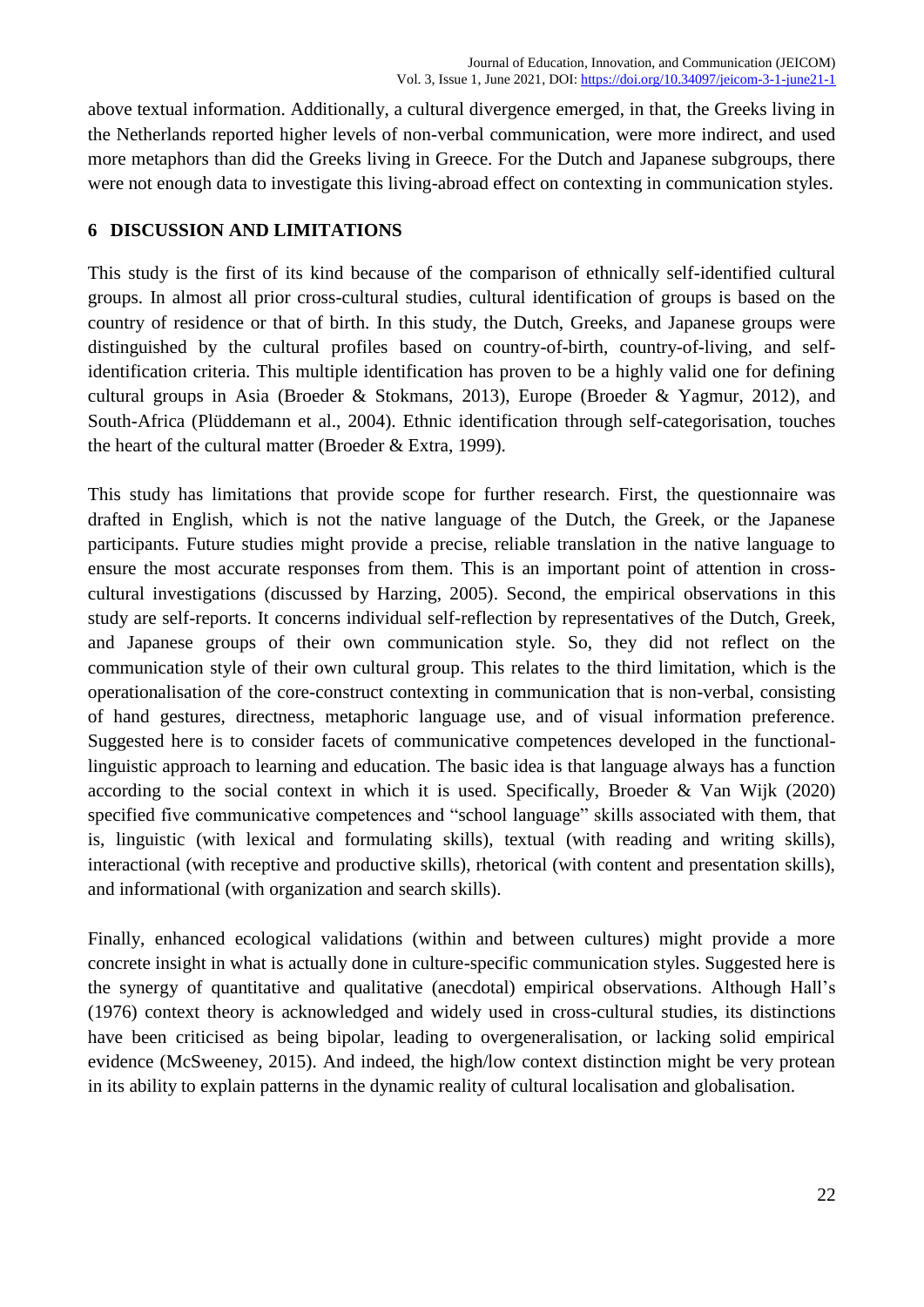#### **7 ACKNOWLEDGMENTS**

This study was carried out in the research project Online Culture at Tilburg University, the Netherlands. Thanks to Amy Balemans, Maaike Beldhuis, Lonneke Huibregts, and Ayra Lintsen for their assistance in the data collection. The author would like to thank the anonymous reviewers for their constructive comments throughout the review process. Their suggestions improved the quality of this article.

#### **8 REFERENCES**

- Alexander, R. (2019). *Usability themes in high and low context cultures: A comparative study* (Doctoral dissertation, Murdoch University).
- Broeder, P., & Extra, G. (1999). *Language, ethnicity, and education: Case studies on immigrant minority groups and immigrant minority languages.* Clevedon: Multilingual Matters.
- Broeder, P., & Stokmans, M. (2013). Why should I read? A cross-cultural investigation into adolescents' reading socialisation and reading attitude. *International Review of Education*, *59*(1), 87–112. <https://doi.org/10.1007/s11159-013-9354-4>
- Cardon, P. W. (2008). A critique of Hall's contexting model: A meta-analysis of literature on intercultural business and technical communication. *Journal of Business and Technical Communication*, *22*(4), 399–428. [https://doi.org/10.1177/1050651908320361](https://doi.org/10.1177%2F1050651908320361)
- Cumming, G. & Finch, S. (2005). Interference by eye confidence intervals and how to read pictures of data. *American Psychologist, 60*(2), 170–180. [https://10.1037/0003-066X.60.2.170](https://10.0.4.13/0003-066X.60.2.170)
- Extra, G., & Yagmur, K. (2012). *Language rich Europe: Trends in policies and practices for multilingualism in Europe*. British Council/Cambridge University Press.
- Hall, E. T. (1976). *Beyond culture.* New York: Doubleday.
- Hall, E.T. & Hall, M.R (1990). *Understanding cultural differences: German, French, and Americans*, Yarmouth, ME: Intercultural Press.
- Harzing, A. (2005). Does the use of English-language questionnaires in cross-national research obscure national differences? *International Journal of Cross-Cultural Management*, *5*(2), 213–224. [https://doi.org/10.1177/1470595805054494](https://doi.org/10.1177%2F1470595805054494)
- Hayes, A.F. (2018). *Introduction to mediation, moderation, and conditional process analysis: A regression-based approach.* New York: The Guilford Press.
- Heimgärtner, R. (2019). *Intercultural user interface design*. Cham: Springer Nature.
- Hermeking, M. (2006). Culture and Internet consumption: Contributions from cross-cultural marketing and advertising research. *Journal of Computer-Mediated Communication*, *11*(1), 192–216. [https://doi.org/10.1111/j.1083-](https://doi.org/10.1111/j.1083-6101.2006.tb00310.x) [6101.2006.tb00310.x](https://doi.org/10.1111/j.1083-6101.2006.tb00310.x)
- Hofstede, G. (2001). *Culture's consequences: Comparing values, behaviours, institutions and organizations across nations*. London: Sage publications.
- Hofstede, G. (2020), Country Comparion. Retrieved from [www.hofstede-insights.com.](http://www.hofstede-insights.com/)
- Kittler, M. G., Rygl, D., & Mackinnon, A. (2011). Special review article: Beyond culture or beyond control? Reviewing the use of Hall's high-/low-context concept. *International Journal of Cross–Cultural Management*, *11*(1), 63– 82. [https://doi.org/10.1177/1470595811398797](https://doi.org/10.1177%2F1470595811398797)